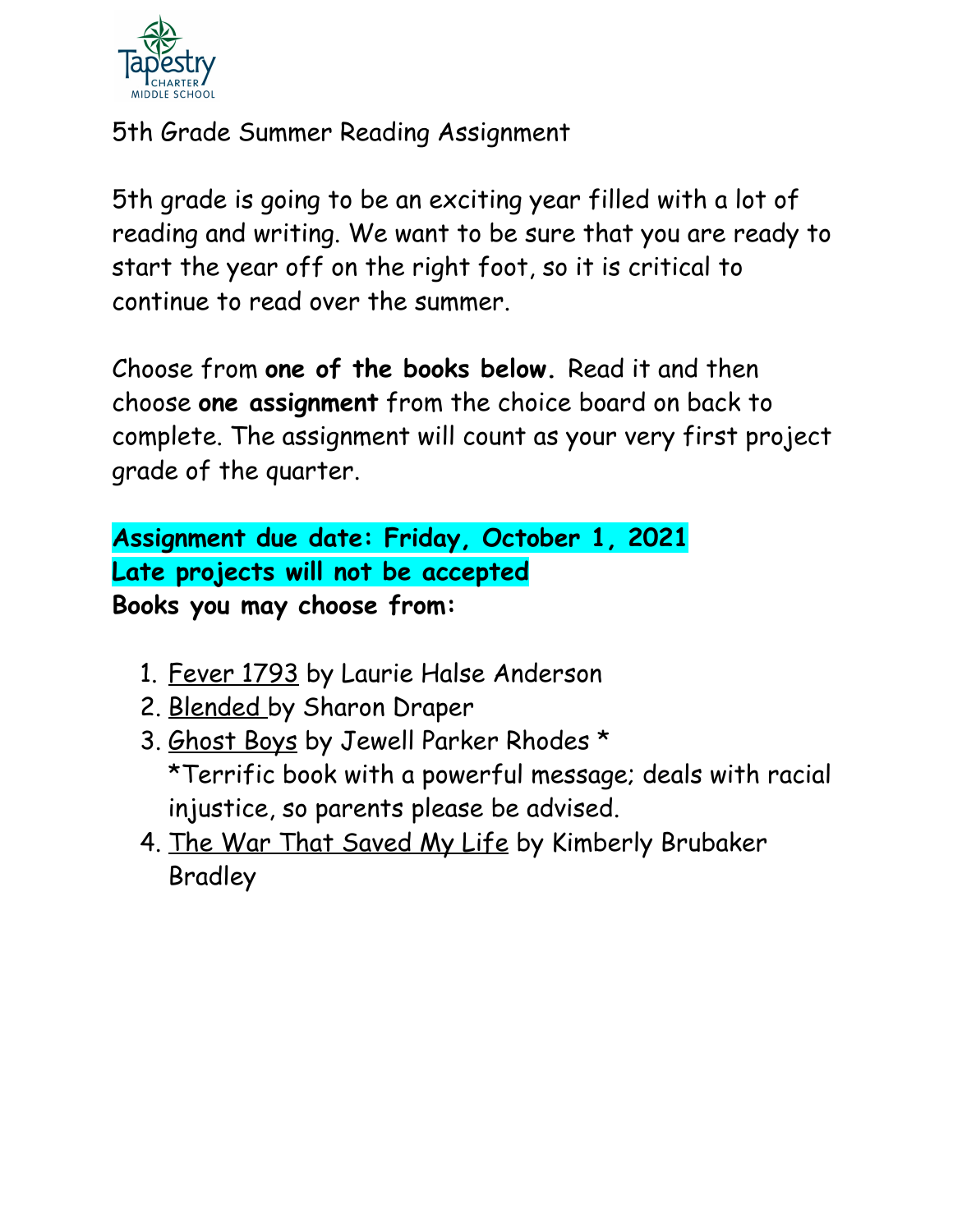## **Book Choice Board**

| After reading your book,<br>create a picture book version<br>of the story. (Include the<br>most important events from<br>the book and illustrate them<br>in order.) It must be in color<br>and look like a book.                                                                                                                                | Imagine your book is being<br>made into a movie. Create a<br>movie poster that includes<br>visuals and a summary of the<br>book. Give the book a star<br>rating (4 stars is the best, 1<br>star is not so great). It must<br>be in color. |
|-------------------------------------------------------------------------------------------------------------------------------------------------------------------------------------------------------------------------------------------------------------------------------------------------------------------------------------------------|-------------------------------------------------------------------------------------------------------------------------------------------------------------------------------------------------------------------------------------------|
| Create a t-shirt which<br>represents the book. Prepare<br>a book talk which goes with<br>the t-shirt (your book talk<br>should include a summary of<br>the book, favorite parts and<br>why the class should (or<br>should not) read the book.<br>You will present your book<br>talk (and show off your<br>t-shirt) to the rest of the<br>class. | Imagine the book had a<br>hidden scene (In any part of<br>the story). Write the scene as<br>it would fit into the book.<br>TWO page minimum.                                                                                              |

Projects require PIRR, so make sure it reflects your best work, it is neat and shows you put forth effort. This is your first chance to make a good impression! This will count as your very first test grade.